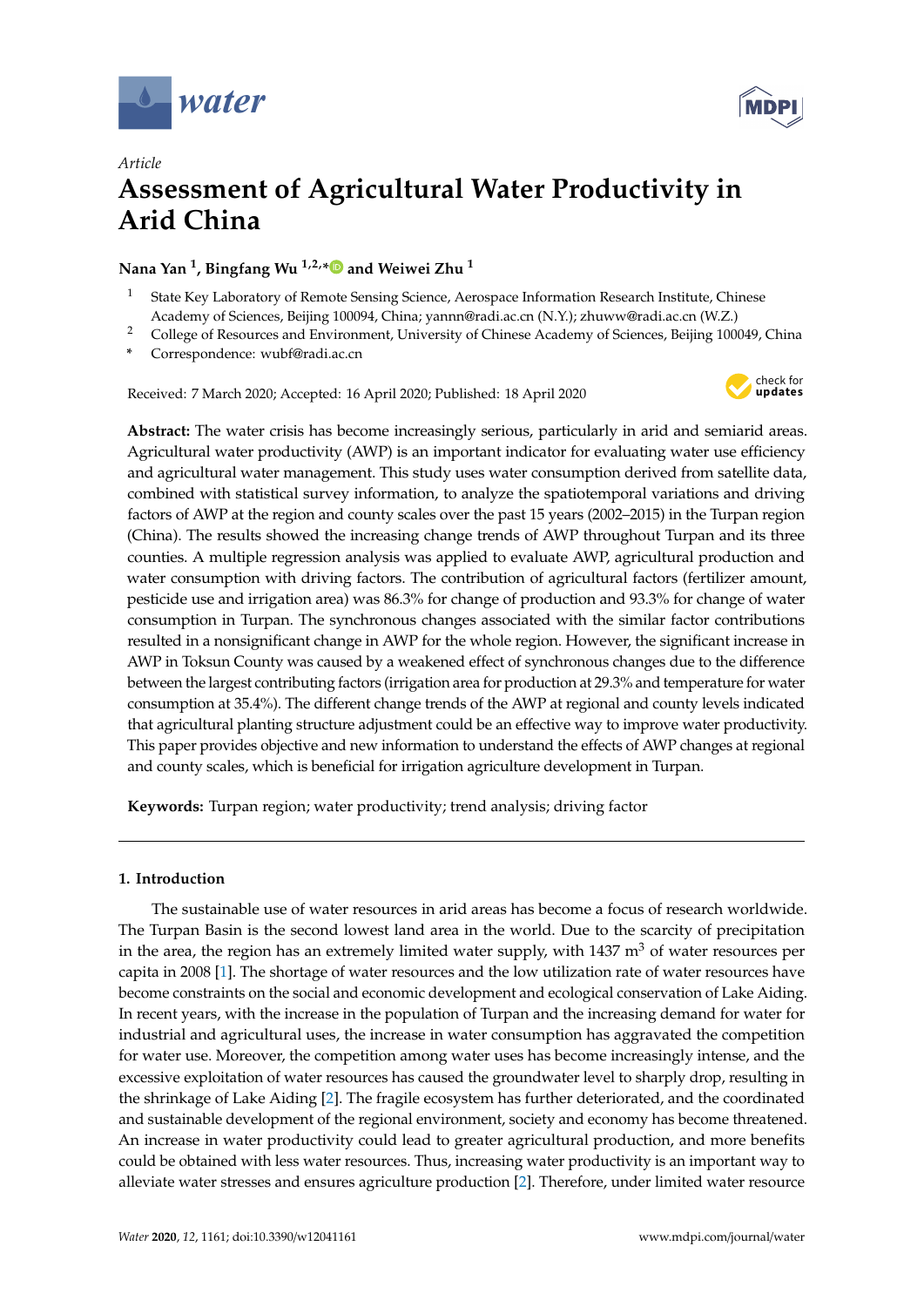conditions, determining how to improve water uses efficiency is a key issue that must be solved to promote ecological restoration and agroforestry production in the Turpan region and other arid and semiarid regions.

Water productivity for agriculture is an important indicator to assess the efficiency of agricultural water use and agriculture water management [\[3](#page-11-2)[–5\]](#page-11-3). Notably, this metric is often expressed as an output per unit of water consumption. Due to the lack of water consumption information in the Turpan area, most studies of the crop water productivity (CWP) of grapes, cotton and melon have been limited to the experimental field scale [\[6–](#page-11-4)[9\]](#page-11-5). However, the conclusions at the field scale were biased, and thus were inappropriate for further analysis and decision making at the regional scale. For example, engineering irrigation technology played a notable role in reducing water withdrawals and improving the water use efficiency based on the irrigation water volume; however, crop water productivity based on the water consumption volume displayed no obvious variation. Many scholars have suggested that the effects of irrigation management and water-saving technologies be evaluated for an entire water system [\[10](#page-12-0)[–15\]](#page-12-1). The water savings were assessed in northwest India and the researchers concluded that reducing leakage does not save water or reduce the rate the groundwater level decline [\[16\]](#page-12-2). The crop water productivity of winter wheat was studied in the Hai Basin, and the researchers found that improvements in irrigation technology did not change the status of overexploited groundwater [\[17\]](#page-12-3). Therefore, the objectives of reducing evapotranspiration and improving water use efficiency are important for the sustainable use of water resources.

Turpan is an extremely arid region, and water is a key factor that constrains the development of oasis agriculture. Since the 1970s, farmland irrigation has shifted from the Karez water system to modern water conservancy projects. The number of electromechanical wells has increased from 10 in 1966 to 6036 in 2009 [\[18\]](#page-12-4). Moreover, the groundwater volume once exceeded 200 million  $m^3$ , and the groundwater level has decreased by 5–25 m over the past 10 years [\[19\]](#page-12-5). In Turpan, the water use efficiency of irrigation or the crop water productivity at the field scale as input has been used to assess agricultural water resources; however, regional information was absent. Regional information on agricultural water productivity (AWP) is urgently needed for irrigation management and water savings assessments at the regional scale. The goal of this paper is to assess the AWP at regional and county scales for Turpan through spatial and temporal changes and driving factors analysis over the past 15 years.

#### **2. Materials and Methods**

#### *2.1. Study Area*

Turpan (87.53◦–91.92◦ E, 41.2◦–43.67◦ N), which is located in the east-central part of the Xinjiang Uygur Autonomous Region, is an extremely arid basin. The total area of the basin is approximately 70,000 km $^2$  (Figure [1\)](#page-2-0). Turpan has a harsh, drastic, cold desert climate with an average annual temperature of 13 ◦C, 3200 h of annual sunshine, an average rainfall of 16 mm, and potential evaporation totaling 2844.9 mm each year. The region has abundant solar and mineral resources, but the average annual quantity of available water resources is only 1.065 billion  ${\rm m}^3$  [\[20\]](#page-12-6). The scarcity of water resources and fragile environment have become limiting factors for local social and economic development.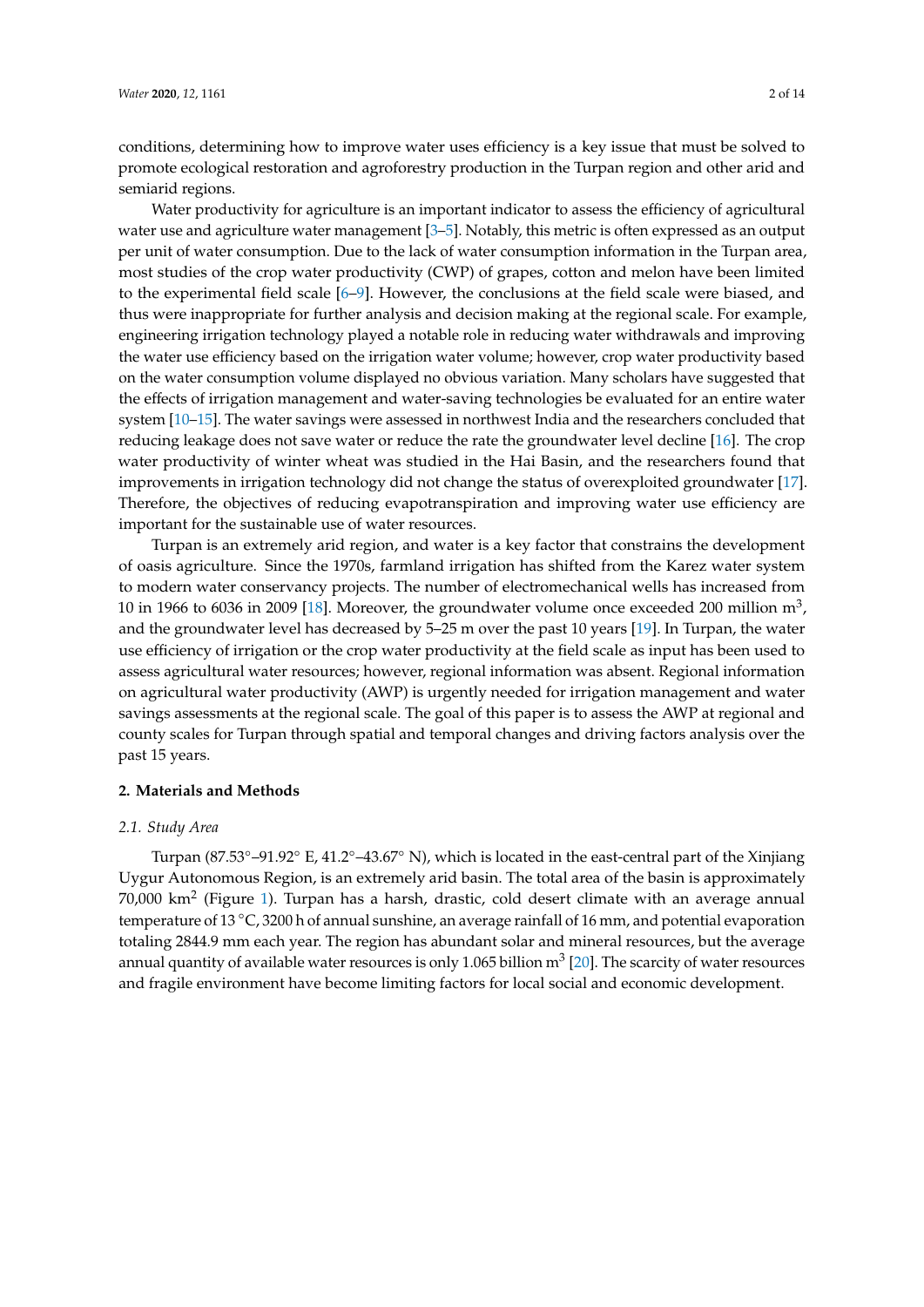<span id="page-2-0"></span>

**Figure 1.** Location of Turpan, Gaochang District, Shanshan and Toksun Counties. **Figure 1.** Location of Turpan, Gaochang District, Shanshan and Toksun Counties.

Grapes, melon and cotton are the main cultivated crops of irrigated agriculture in Turpan. Grapes, melon and cotton are the main cultivated crops of irrigated agriculture in Turpan. According to the Statistical Yearbook, the average total crop production in Turpan in 2015 was According to the Statistical Yearbook, the average total crop production in Turpan in 2015 was approximately 1.38 million tons [21]. The production of grape, melon and cotton accounted for approximately 1.38 million tons [\[21\]](#page-12-7). The production of grape, melon and cotton accounted for approximately 71%, 24% and 3%, of the total production, respectively. Turpan directly controls approximately 71%, 24% and 3%, of the total production, respectively. Turpan directly controls 1 district, 1 district, Gaochang, and 2 counties, Shanshan and Toksun. The crop planting structures differ in Gaochang, and 2 counties, Shanshan and Toksun. The crop planting structures differ in the district and counties. The percentages of grape production in Gaochang District and Shanshan County are both higher than 70%, and Toksun County is dominated by cotton, with a production percentage of 80% or more.

### *2.2. Data 2.2. Data*

Monthly ET data and crop maps at 250 m resolution from 2002 to 2015 were collected from Monthly ET data and crop maps at 250 m resolution from 2002 to 2015 were collected from "Xinjiang Turpan Water Conservation Project", which is financed by World Bank. "Xinjiang Turpan Water Conservation Project", which is financed by World Bank.

Monthly ET was calculated by using ETWatch model, which integrates the energy balance Monthly ET was calculated by using ETWatch model, which integrates the energy balance model and Penman-Monteith model. Multisource remote sensing data were used to calculate the net model and Penman-Monteith model. Multisource remote sensing data were used to calculate the net radiation [22], soil heat flux [23], sensible heat flux, latent heat flux [24,25] and surface resistance on radiation [\[22\]](#page-12-8), soil heat flux [\[23\]](#page-12-9), sensible heat flux, latent heat flux [\[24](#page-12-10)[,25\]](#page-12-11) and surface resistance on clear days [\[26\]](#page-12-12). The improved gap-filling model of the surface resistance parameter was proposed extend the surface resistance on neighboring cloud-free days to cloudy days [27]. Then, daily ET to extend the surface resistance on neighboring cloud-free days to cloudy days [\[27\]](#page-12-13). Then, daily ET with daily surface resistance as an input was calculated, based on the Penman-Monteith equation. with daily surface resistance as an input was calculated, based on the Penman-Monteith equation. The ETWatch model was widely validated using in situ EC data for seven different landscapes in The ETWatch model was widely validated using in situ EC data for seven different landscapes in arid areas, and the results showed that the RMSE and MRE between the estimated and measured ET arid areas, and the results showed that the RMSE and MRE between the estimated and measured ET values were 0.8 mm and −7.11%, respectively [\[27\]](#page-12-13). The validation of ET was estimated by ETWatch using in situ eddy covariance (EC) data in cotton and grape fields from 2012–2016. The coefficient of determination  $(R^2)$  between the estimated ET and EC was 0.85, and the Root Mean Square Error (RMSE) was 20.8 mm/month [28]. (RMSE) was 20.8 mm/month [\[28\]](#page-12-14).

Additionally, the production, crop planting area, fertilizer, pesticide and plastic film data from Additionally, the production, crop planting area, fertilizer, pesticide and plastic film data from 2002–2015 were obtained from the Xinjiang Investigation Annual Bulletin from 2003 to 2016 [21]. 2002–2015 were obtained from the Xinjiang Investigation Annual Bulletin from 2003 to 2016 [\[21\]](#page-12-7).

# *2.3. Methodology 2.3. Methodology*

#### 2.3.1. Water Productivity 2.3.1. Water Productivity

to crop consumption (evaporation and transpiration) [\[17\]](#page-12-3). For a certain crop, the formula for CWP  $\frac{1}{2}$  could be presented as follows: Crop water productivity (CWP) was defined as the ratio of crop production (economic production)

$$
CWP = \frac{Pr}{WC} = 0.1 \times \frac{Y}{ET}
$$
 (1)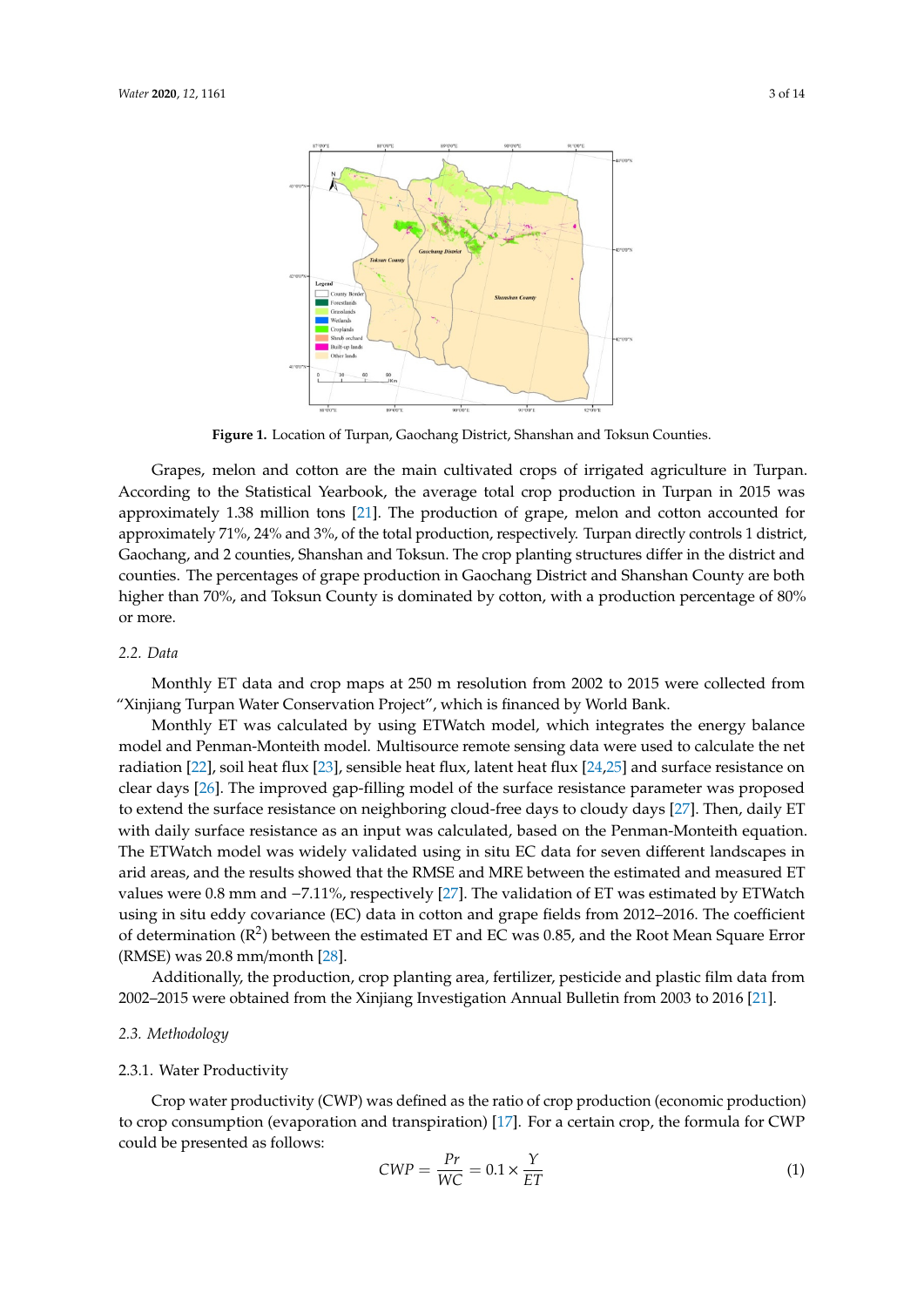where *CWP* is the crop water productivity of a certain crop (kg/m<sup>3</sup>); *Pr* is the crop production (10<sup>6</sup> kg); WC is the crop consumption (10<sup>6</sup> m<sup>3</sup>); *Y* is the biomass crop yield (kg/ha); and *ET* is crop evapotranspiration (mm) and equal to water consumption per unit area, because the deep leakage could be omitted in the study area. The crops in this study refer to grapes, cotton and melon.

The *AWP* was calculated and analyzed. Considering the main three cultivated crops, the formula could be rewritten as follows:

$$
AWP = 0.1 \times \frac{Y_p \times A_p + Y_c \times A_c + Y_m \times A_m}{ET_p \times A_p + ET_c \times A_c + ET_m \times A_m}
$$
(2)

where *AWP* is the agricultural water productivity of the study region (kg/m<sup>3</sup> ); *Yp*, *Y<sup>c</sup>* and *Y<sup>m</sup>* are the economic yields for grapes, cotton and melon, respectively (kg/ha); *ETp*, *ET<sup>c</sup>* and *ET<sup>m</sup>* are the crop evapotranspiration values for grapes, cotton and melon, respectively (mm); and *Ap*, *Ac* and *Am* are the crop planting areas for grapes, cotton and melon, respectively (ha).

#### 2.3.2. Correlation and Regression Analysis

Pearson Correlation Coefficient was calculated using Statistical Product and Service Solutions (SPSS) software to investigate the relationships between AWP, production, total water consumption and impact factors (temperature, humid, sunshine hours, fertilizer, irrigation area, etc.). Two-tailed significance test was applied, and a P value of less than 0.05 indicated a significant correlation at a confidence interval of 95%.

A simple linear regression model was applied to analyze the change trends of AWP, production and water consumption with time using SPSS software. The F-test was performed at the same time to determine the significance of fitting equation at a confidence interval of 95%.

In this study, a principal component regression method (PCR) was performed using SPSS to determine the contributions of two or more independent variables to the change of dependent variable in the Turpan region and three counties. Principal component analysis (PCA) represented an important step to avoid multicollinearity of independent variables. The dependent variables included the total production and total water consumption. The independent variables were the temperature, crop area and fertilizer volume.

#### **3. Results**

#### *3.1. Trend Analysis of AWP, Production And Water Consumption in the Turpan Region*

The average agricultural water productivity in Turpan from 2002 to 2015 was 2.39 kg/m $^3$ , with a range of 1.88–2.81 kg/m<sup>3</sup>. Among these crops, melon had the highest water productivity, with an annual average of  $4.15$  kg/m $^3$ , and the average crop water productivities of grapes and cotton were 3.24 kg/m $^3$  and 0.189 kg/m $^3$ , respectively. The CWP for different crops was reasonable compared with previous research [\[29–](#page-12-15)[31\]](#page-12-16). The water productivity of grapes was studied at the Zhangye Irrigation Experimental Station in Gansu Province, and the results showed that the CWP of grapes under different water conditions ranged from 2.688 to 3.998 kg/m<sup>3</sup> [\[29\]](#page-12-15). Hu et al. (2002) investigated the water use efficiency of cotton in the Tarim Basin, and the results showed that the CWP of cotton varied from 0.17 to 0.37 kg/m<sup>3</sup> under different water conditions [\[30\]](#page-12-17). Zhang et al. (2013) investigated the water use efficiency of melon in greenhouses with furrow irrigation and drip irrigation in Mangubulake Village, Erpu Township, Turpan region, and the results showed that the CWP of melon for the two irrigation methods was 3.24 kg/m $^3$  and 10.17 kg/m $^3$ , respectively [\[31\]](#page-12-16).

Based on a linear regression analysis over the past 15 years, the AWP changed in weak upward trend with the slope of 0.0298 kg/m<sup>3</sup> (Figure [2\)](#page-4-0). The total production of the three cultivated crops (grape, cotton and melon) in Turpan was 1,384,400 tons in 2015, an increase of approximately 123% compared with that in 2002, representing a significant growth trend over the past 15 years (slope=4.9888  $\times$  10<sup>7</sup> kg,  $R^2 = 0.835$ , P < 0.05). An analysis of two of the input variables of total production, namely the area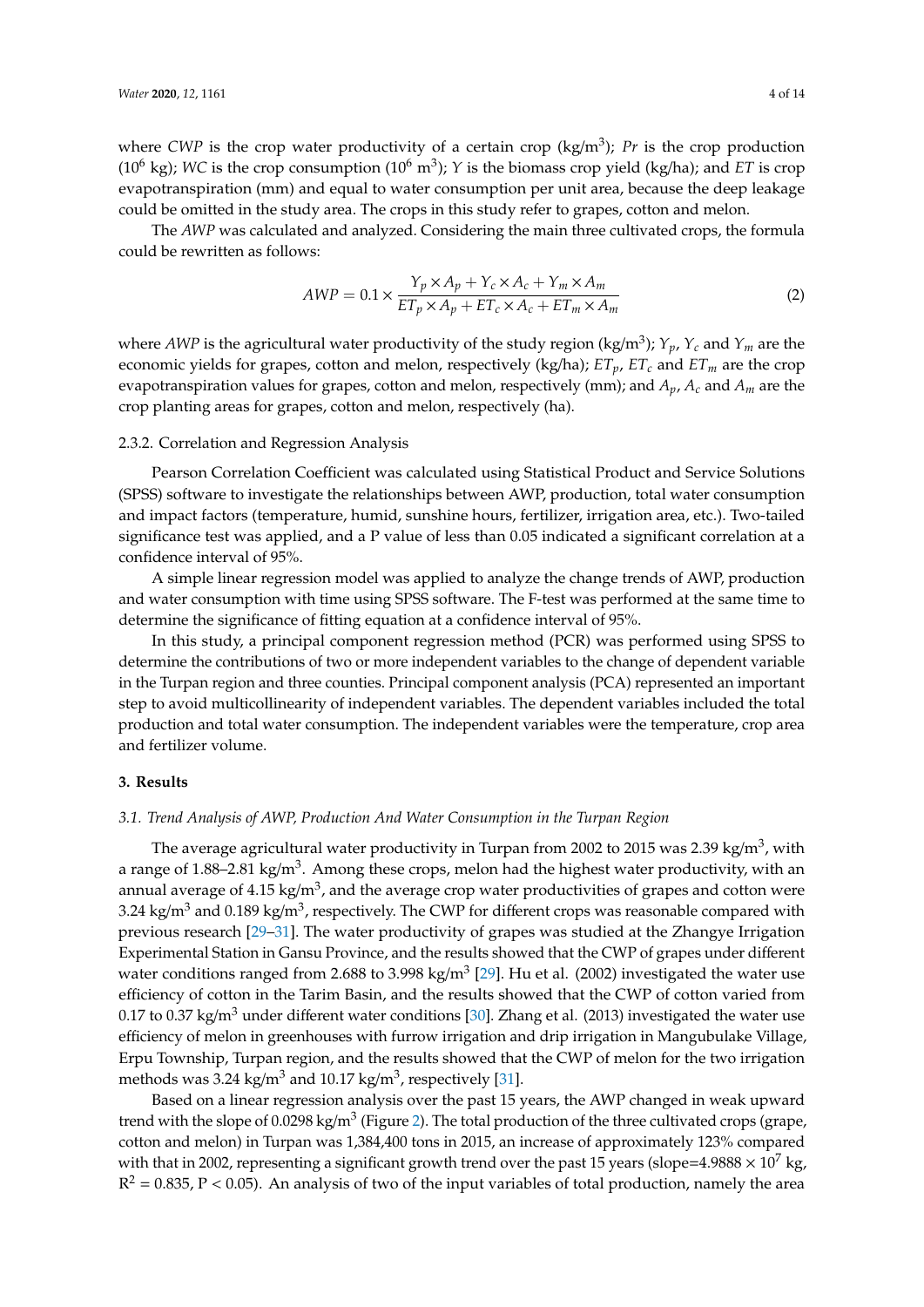and yield, showed that the cultivated crop area has significantly increased over the past 15 years (slope = 2.3 kha,  $R^2 = 0.87$ , P < 0.05), and the planting area in 2015 was 92% higher than that in 2002. In terms of the yield, although the average yield in 2015 increased by 16% compared with that in 2012, the yield increase over the past 15 years was not significant (slope =  $186 \text{ kg/ha}$ ,  $\text{R}^2 = 0.242$ , P > 0.05). The total agricultural water consumption in Turpan averaged 409 million m<sup>3</sup> and increased significantly at a rate of 15.7 million m<sup>3</sup> per year over the past 15 years ( $R^2 = 0.666$ ,  $P < 0.05$ ); however, the water consumption per unit area (ET) fluctuated, and the slight decreasing trend was not significant. The increase in crop area led to simultaneous increases in total production and water consumption, which were important reasons for the insignificant trend of AWP at the region scale. AWP at the region scale.

<span id="page-4-0"></span>

**Figure 2.** Time-series change of agricultural water productivity (AWP), production and water **Figure 2.** Time-series change of agricultural water productivity (AWP), production and water consumption consumption in Turpan, 2002–2015. in Turpan, 2002–2015.

## *3.2. Trend Analysis of AWP, Production and Water Consumption by County and District 3.2. Trend Analysis of AWP, Production and Water Consumption by County and District*

The average agricultural water productivity in the Gaochang District, Shanshan County and The average agricultural water productivity in the Gaochang District, Shanshan County and Toksun County from 2002 to 2015 was 2.62, 3.15 and 0.72 kg/m<sup>3</sup>, respectively. A linear regression analysis was used to analyze the trends of various factors. There are obvious differences among two counties and district (see Table 1). Notably, the trend of AWP in Gaochang District is not the two counties and district (see Table [1\)](#page-5-0). Notably, the trend of AWP in Gaochang District is not obvious. The AWP displayed a marginal significant increasing trend in Shanshan County, and a obvious. The AWP displayed a marginal significant increasing trend in Shanshan County, and a significant increasing trend in Toksun County. The trends of total agricultural water consumption significant increasing trend in Toksun County. The trends of total agricultural water consumption and total production were generally similar in different counties, and significant increasing trends and total production were generally similar in different counties, and significant increasing trends were observed. were observed.

In Gaochang District and Shanshan County, the grape planting area accounted for 73–75% of In Gaochang District and Shanshan County, the grape planting area accounted for 73–75% of the area (Figure [3\)](#page-5-1), and the proportions of grape production and water consumption were the largest.<br>— The cotton planting area and associated water consumption ranked second. The melon planting area and associated water consumption ranked second. The melon planting area was slightly lower than those of the other two crops, although the production ranked second due to the high average yield (27,485 kg/ha) compared with that of grapes (25,277 kg/ha) and cotton (1267 kg/ha). In the past 15 years, the average yields of grapes, cotton and melons in Shanshan County displayed significant growth trends, and in Gaochang District, only grapes exhibited an increasing trend. The cotton and melon yields decreased in Gaochang District. Moreover, the increasing slope of ET was higher in Gaochang District, and the combined effect of the two factors led to a higher growth rate of AWP in Shanshan County.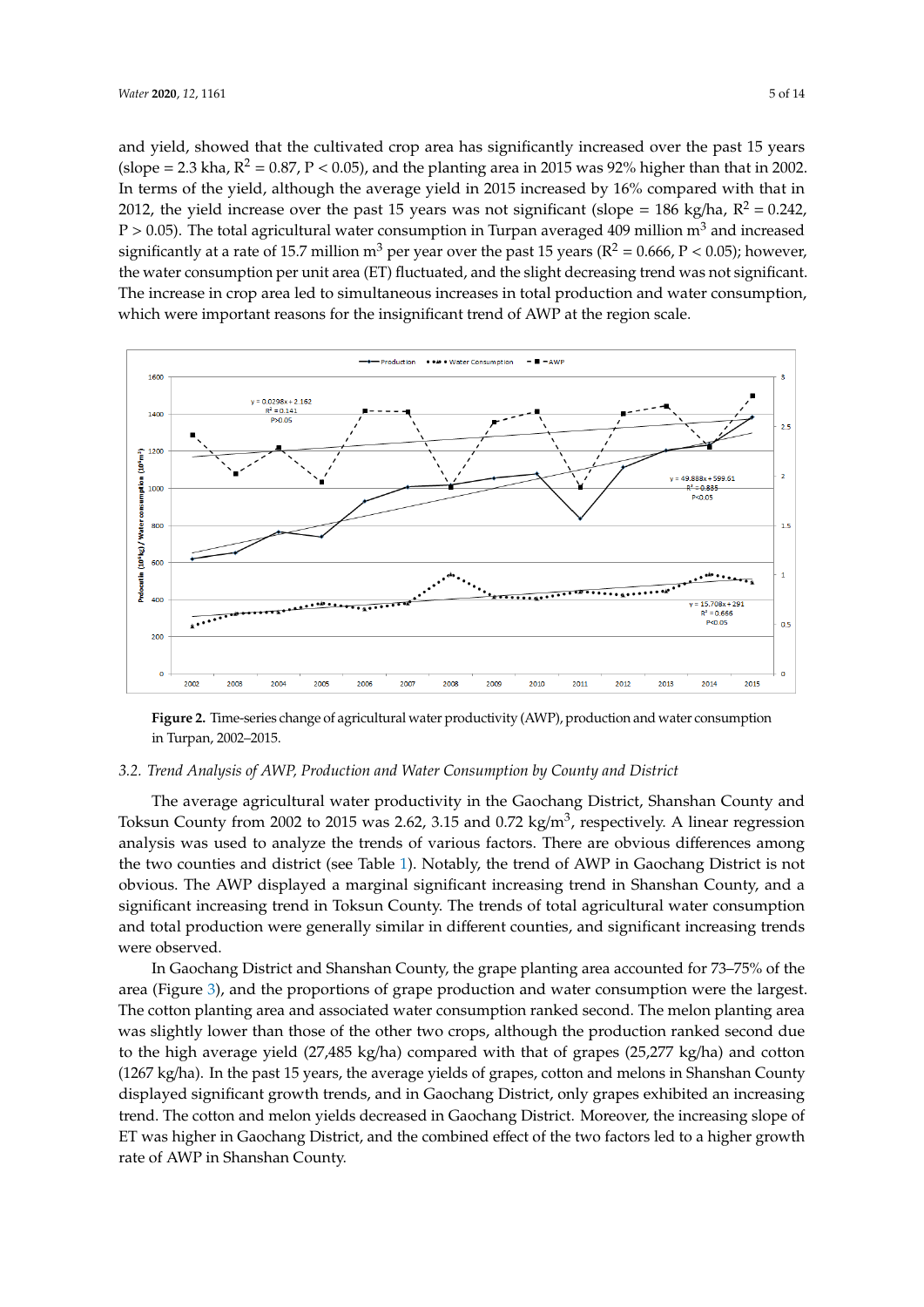In Toksun County, cotton is the main crop, and the proportions of grapes and melon were less than 15% (Figure 3). The average ET displayed decreasing trend, while crop yield showed the In Toksun County, cotton is the main crop, and the proportions of grapes and melon were<br>less than 15% (Figure 3). The average ET displayed decreasing trend, while crop yield showed the<br>non-significant increasing trend. Bot AWP by 0.018 kg/m<sup>3</sup>. Due to the lower yield of cotton (1379 kg/ha) compared with grape and melon (28,227 kg/ha), the growth rate of total production in Toksun County was much smaller than that in Gaochang District and Shanshan County. This difference could be the main reason why the growth rate of the average AWP in Toksun was lower than that in the other two counties.

Although there were widespread increasing crop areas in district and counties, the opposite change trends of ET and yield in Toksun County improved the regional AWP through the offset effect of crop area increase, to some extent. The increasing use of plastic film might be one of main reasons for ET reduction. There were significant increasing trends of water productivity for cotton (slope = 0.003 kg/m<sup>3</sup>, R<sup>2</sup> = 0.21, P < 0.1), melon (slope = 0.059 kg/m<sup>3</sup>, R<sup>2</sup> = 0.31, P < 0.05) and grapes (slope = 0.239 kg/m<sup>3</sup>, R<sup>2</sup> = 0.42, P < 0.05) in Toksun County, due to the decreasing ET and increasing yield over past 15 year. The change of water productivity for grapes in Gaochang District and Shanshan County was not obvious, due to the increase in yield and ET. Considering the importance of the grape in Turpan, the development of water saving technology for grapes is a key direction.

<span id="page-5-0"></span>**Table 1.** Average values and annual change rates in AWP, production, water consumption and crop area in the counties and district of Turpan during 2002–2015.

| Turpan   | AWP $(kg/m^3)$ |                 | Production $(10^6 \text{ kg})$ |                 | <b>Water Consumption</b><br>$(10^6 \text{ m}^3)$ |                 | Crop Area (ha) |                 |
|----------|----------------|-----------------|--------------------------------|-----------------|--------------------------------------------------|-----------------|----------------|-----------------|
|          | Average        | Annual<br>Slope | Average                        | Annual<br>Slope | Average                                          | Annual<br>Slope | Average        | Annual<br>Slope |
| Gaochang | 2.62           | 0.026           | 453.30                         | $21.45*$        | 1741962                                          | $6.43*$         | 23978          | $816*$          |
| Shanshan | 3.15           | 0.055#          | 463.22                         | $22.75*$        | 1471710                                          | $4.58*$         | 21271          | $620*$          |
| Toksun   | 0.72           | $0.018*$        | 60.26                          | $4.11*$         | 832665                                           | $3.84*$         | 11141          | $698*$          |

<span id="page-5-1"></span>

Note:  $*$  Significant at  $\alpha = 0.05$ ; # Significant at  $\alpha = 0.1$ .

**Figure 3.** Average crop areas of grape, cotton and melon in the counties and district of Turpan. **Figure 3.** Average crop areas of grape, cotton and melon in the counties and district of Turpan.

# *3.3. Impact Factor Analysis of AWP 3.3. Impact Factor Analysis of AWP*

To compare the relationships between water consumption, production and AWP, the ET during the crop growing season from April to October in the farmland area was first summed to obtain the the crop growing season  $\Lambda$  correlation analysis was conducted. The faculty showed a significant to obtain the farmland  $\pi$ total ET in the growing season. A correlation analysis was conducted. The results showed a total ET in the growing season. A correlation analysis was conducted. The results showed a significantTo compare the relationships between water consumption, production and AWP, the ET during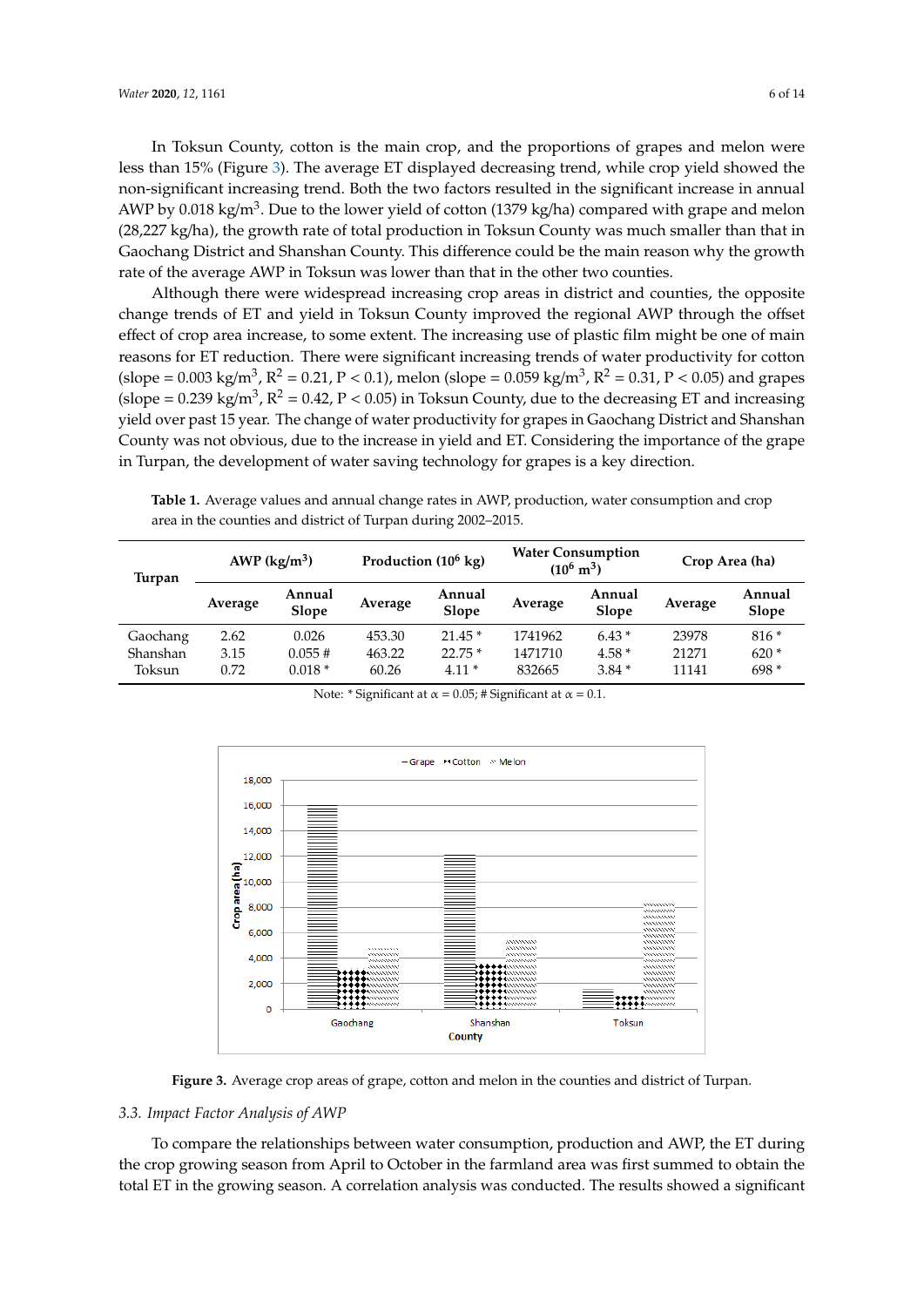positive correlation between the average production and agricultural water productivity in Turpan  $(R = 0.822, P < 0.05)$  and a negative correlation between water consumption and AWP ( $R = -0.701$ ,  $P < 0.05$ ).

Many factors affected the AWP, including meteorological elements (e.g., temperature, wind speed, humidity and sunshine hours) and agricultural inputs (e.g., the fertilizer amount, pesticide use, film cover and the irrigation area). Due to the extremely arid climate of Turpan, the amount of precipitation is lower than 20 mm, and irrigation is needed to meet the sowing and normal growth requirements of crops. Therefore, the crop area is equivalent to the actual irrigated area. The average values of temperature, wind speed, humidity and number of sunshine hours during the growing season (April–October) were obtained. The correlation analysis involving these factors and AWP in Turpan region and three counties is shown in Table [2.](#page-6-0) The pesticide use and film data were not included in three counties, due to limited data availability. The correlations between water productivity and various impact factors were not significant in Turpan region and Gaochang County; The AWP in Shanshan and Toksun County had significant correlations with temperature and fertilizer.

| Region   | Item                 | Temperature | Humidity | Sunshine<br>Hours | Wind<br>Speed | Fertilizer<br>Amount                                        | Pesticide<br>Use | Film<br>Cover | Irrigation<br>Area |
|----------|----------------------|-------------|----------|-------------------|---------------|-------------------------------------------------------------|------------------|---------------|--------------------|
|          | <b>AWP</b>           | 0.309       | 0.180    | $-0.290$          | 0.239         | 0.037                                                       |                  |               | 0.364              |
| Gaochang | Production           | 0.870       | $-0.127$ | 0.346             | 0.861         | 0.864                                                       |                  |               | 0.838              |
|          | Water<br>consumption | 0.739       | $-0.262$ | 0.650             | 0.754         | 0.925<br>0.448<br>0.769<br>0.561<br>0.453<br>0.534<br>0.379 |                  |               | 0.612              |
|          | <b>AWP</b>           | 0.552       | $-0.332$ | $-0.237$          | $-0.319$      |                                                             |                  |               | 0.316              |
| Shanshan | Production           | 0.768       | $-0.283$ | $-0.128$          | $-0.429$      |                                                             |                  |               | 0.863              |
|          | Water<br>consumption | 0.567       | $-0.046$ | 0.061             | $-0.345$      |                                                             |                  |               | 0.880              |
|          | <b>AWP</b>           | 0.663       | $-0.128$ | 0.216             | 0.326         |                                                             |                  |               | 0.399              |
| Toksun   | Production           | 0.924       | $-0.346$ | 0.612             | 0.394         |                                                             |                  |               | 0.889              |
|          | Water<br>consumption | 0.786       | $-0.354$ | 0.683             | 0.237         | 0.276                                                       |                  |               | 0.891              |
| Turpan   | AWP                  | 0.114       | $-0.094$ | $-0.255$          | 0.037         |                                                             | 0.099            | $0.252*$      | 0.007              |
|          | Production           | 0.842       | $-0.348$ | 0.014             | $-0.552$      | 0.843                                                       | 0.812            | $0.674*$      | 0.923              |
|          | Water<br>consumption | 0.828       | $-0.308$ | 0.173             | $-0.619$      | 0.677                                                       | 0.770            | $0.527*$      | 0.942              |

<span id="page-6-0"></span>**Table 2.** Pearson correlation coefficients involving AWP, production, water consumption and impact factors in Turpan and three counties.

Note: Bold denote significant relations at  $\alpha = 0.05$ . \* The available film covers data in 2006–2008, 2011–2015.

A Pearson correlation analysis was also performed for the production and water consumption, which are key components of water productivity (Table [2\)](#page-6-0), and the scatter point charts of factors with significant correlations for Turpan Region are also shown in Figure [4.](#page-7-0) The water consumption in the growing season was significantly positively correlated with the average temperature, fertilizer amount, pesticide use and irrigation area, and was significantly negatively correlated with the average wind speed. Among these factors, the correlation coefficient between total water consumption and irrigation area was the highest  $(R = 0.942)$ , followed by those for average temperature, chemical fertilizer application and pesticide use. The total production and irrigation area, fertilizer amount, amount of pesticides used and average temperature were highly correlated, and the correlation coefficients ranged from 0.8 to 1.0. The total production was also correlated with the area covered by plastic film, to lesser degrees. Over the past 15 years, crop water consumption and crop production have been affected by both meteorological and agricultural input factors. An increase or decrease in the same direction may be the main reason for the lack of a significant trend in regional AWP.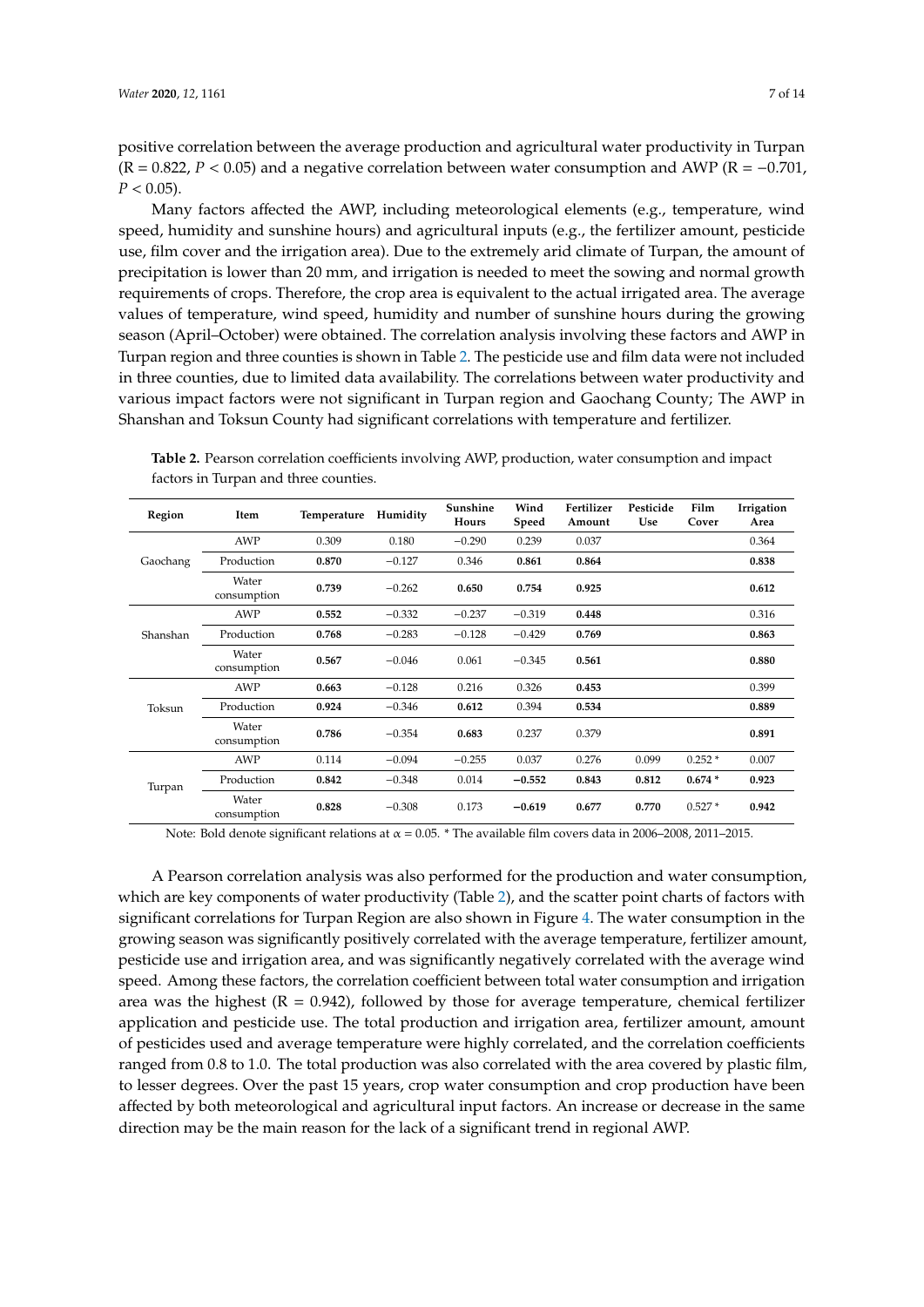<span id="page-7-0"></span>













(**a**) Temperature and Production (**b**) Temperature and Water Consumption



(**c**) Fertilizer Amount and Production (**d**) Fertilizer Amount and Water Consumption



(**e**) Pesticide Use and Production (**f**) Pesticide Use and Water Consumption



(**g**) Irrigation Area and Production (**h**) Irrigation Area and Water Consumption

**Figure 4.** Scatter points among production, water consumption and impact factors in Turpan Region (temperature, fertilizer amount, film cover, and irrigation area).

Generally, the average temperature, fertilizer amount, pesticide use and irrigation area significantly correlated with both production and water consumption in three counties. In Toksun County,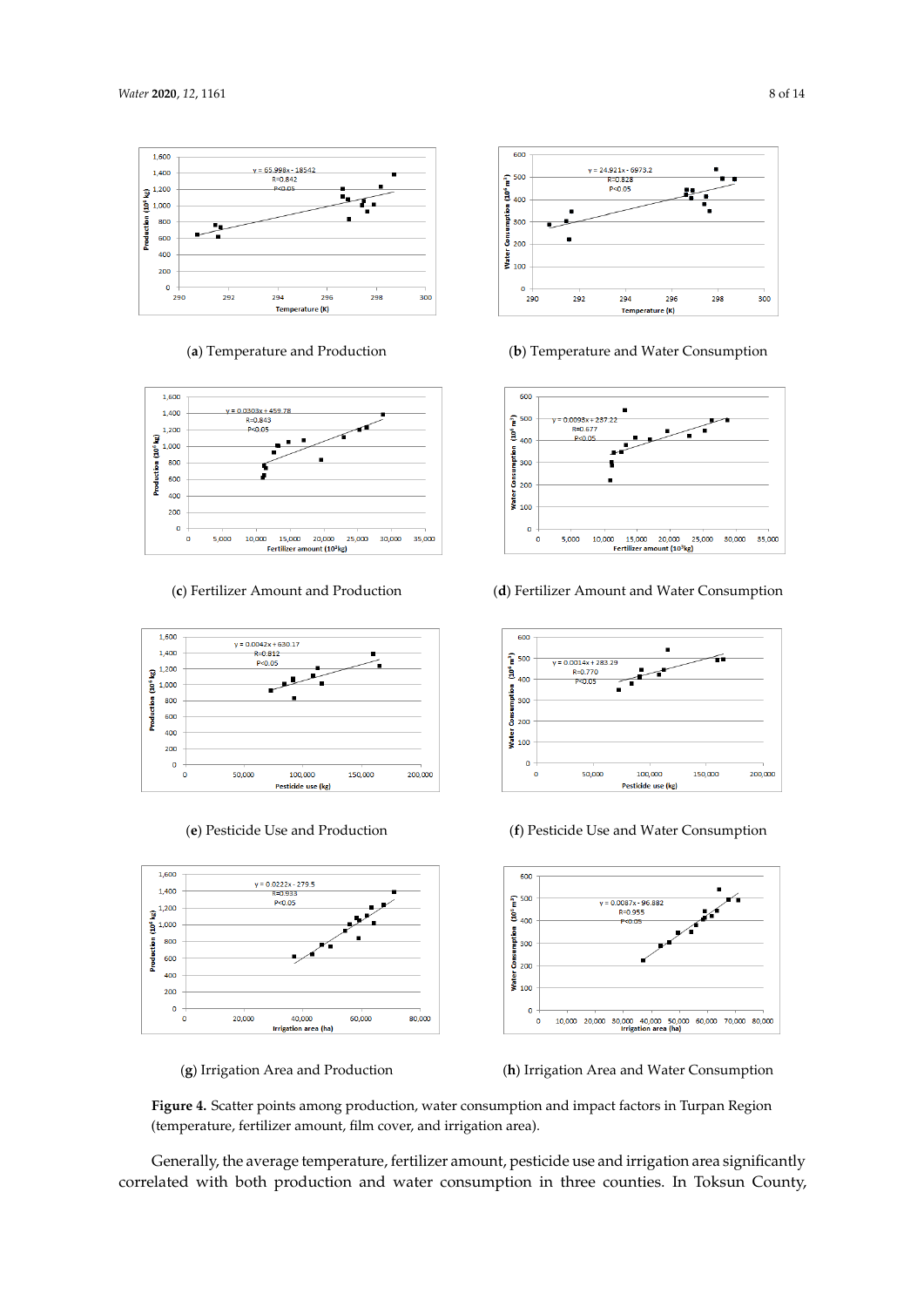the sunshine hours had good correlations with water consumption and production. The wind speed significantly correlated with production and water consumption in Gaochang District. The factors with significant correlation with AWP, water consumption and production for Turpan, and the three counties were selected to further analysis.

#### *3.4. Contribution Analysis of the Main Factors That Influenced AWP, Production and Water Consumption*

A principle component regression was used to identify the contribution of main factors to the water consumption and production change in Turpan, as well as the two counties and district. Table [3](#page-9-0) presents the regression equations for Turpan. In Turpan, the driving factors, including temperature, wind speed, fertilizer amount, pesticide use and irrigation area, explained 86.6% of the change in production. The contribution of agricultural factors (the fertilizer amount, pesticide use and irrigation area) reached 86.3%, and each of the three factors accounted for about 1/3 weight. The contribution of the climate factors (temperature and wind speed) was 13.7%. On the other hand, the same driving factors set explained 78.9% of the change in the total water consumption for three crops. The contributions of agricultural and climate factors were 93.3% and 7.7%, respectively. The irrigation area was the driving factor with the highest contribution rate of 32.4%. For an irrigation area change of 1%, the total water consumption increased by 0.220%. Therefore, the combined effect of the same driving factors set caused total production and total water consumption to change in the same direction, which was the reason for the weak increasing on regional AWP.

The relationships between the AWP, production and water consumption and driving factors in the three counties were also performed (Table [3\)](#page-9-0). A simple linear regression model was applied to AWP after multicollinearity test among factors for Shanshan and Toksun County. Although the regression equation of AWP passed the F test, the change of the factors could only explain 32.8% and 34.9% of the change in AWP for Shanshan County and Toksun County, respectively. Temperature and fertilizer use had positive contributions to the AWP.

The contribution of agricultural factors to water consumption and production in Gaochang District was 40.5% and 49.0%, respectively. The irrigation area was the factor with the largest contribution to changes of water consumption and agricultural production at percentages of 22.1% and 26.0%, respectively. The synchronous changes of agricultural production and water consumption were caused by the similar driving factors set and the same factor with the largest contribution, thus leading to nonsignificant changes in the AWP trends in Gaochang District.

In Shanshan County, the contribution of agricultural factors (fertilizer use amount and irrigation area) on changes of production and water consumption in this county was 72.2% and 68.5%, respectively. The irrigation area was largest contribution factor to changes of water consumption at 36.7%, while the fertilizer use had the largest contribution to changes of agricultural production at 36.4%. The different factors with the largest contribution may account for the marginal significant increase in the AWP in this county.

The driving factors sets to production and water consumption in Toksun County were different compared with that of the other two counties. The contribution of agricultural factors to water consumption and production was 43.5% and 35.0%, respectively. The largest contributing factor to changes of production was irrigation area, at 29.3%, while the largest contributing factor to water consumption was temperature, at 35.4%. The contribution differences of factors could be the reason why the AWP in Toksun County showed a significant upward trend.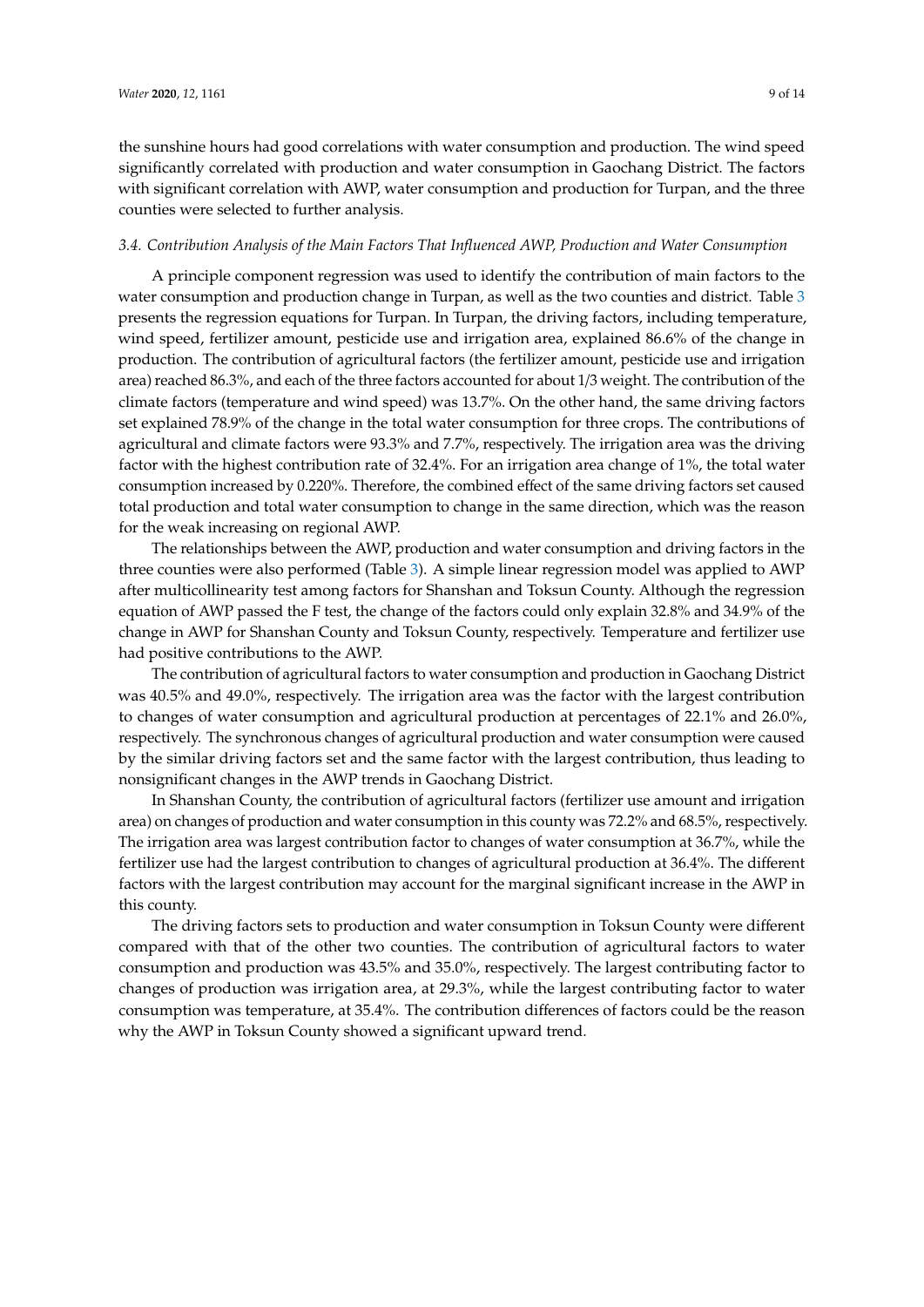| Dependent<br>Variables | <b>Turpan Region</b>                                                                                    | <b>Gaochang District</b>                                              | <b>Shanshan County</b>                                       | <b>Toksun County</b>                                                   |  |
|------------------------|---------------------------------------------------------------------------------------------------------|-----------------------------------------------------------------------|--------------------------------------------------------------|------------------------------------------------------------------------|--|
| AWP                    |                                                                                                         |                                                                       | Yawp = $0.455$ Xt + 0.302<br>Xf<br>$R^2 = 0.328$<br>P < 0.05 | Yawp = $0.599$ Xt + $0.114$<br>Xf<br>$R^2 = 0.349$<br>P < 0.05         |  |
| Production             | $\text{Ypr} = 0.162 \text{ Xt} - 0.033 \text{ Xw}$<br>$+0.277$ Xf $+0.284$ Xp $+$<br>$0.259 \text{ Xi}$ | $Ypr = 0.261 \text{ Xt} + 0.255$<br>$Xw + 0.230 Xf + 0.260 Xi$        | $Ypr = 0.328 \text{ Xt} + 0.429 \text{ Xf}$<br>$+0.421$ Xi   | $Ypr = 0.541 \text{ Xt} + 0.377 \text{ Xs}$<br>$+0.548$ Xf $+0.403$ Xi |  |
|                        | $R^2 = 0.866$<br>P < 0.05                                                                               | $R^2 = 0.857$<br>P < 0.05                                             | $R^2 = 0.934$<br>P < 0.05                                    | $R^2 = 0.842$<br>P < 0.05                                              |  |
| Water consumption      | $Ywc = 0.210 Xt - 0.165 Xw$<br>$+0.197$ Xf $+0.216$ Xp $+$<br>$0.220 \text{ Xi}$                        | $Ywc = 0.214 Xt + 0.214$<br>$Xw + 0.160 Xs + 0.179 Xf$<br>$+0.221$ Xi | $Ywc = 0.312 Xt + 0.316$<br>$Xf + 0.3642 Xi$                 | $Ywc = 0.359 Xt + 0.300$<br>$Xs + 0.355 Xi$                            |  |
|                        | $R^2 = 0.789$<br>P < 0.05                                                                               | $R^2 = 0.699$<br>P < 0.05                                             | $R^2 = 0.616$<br>P < 0.05                                    | $R^2 = 0.790$<br>P < 0.05                                              |  |

<span id="page-9-0"></span>**Table 3.** Multiple linear regression equations for AWP, production and total water consumption in whole Turpan and three counties.

Note: Ypr is the standardized production, Yawp is the standardized AWP, Yw is the standardized water consumption, Xt is the standardized temperature, Xw is the standardized wind speed, Xf is the standardized fertilizer use amount, Xp is the standardized pesticide use, and Xi is the standardized irrigation area.

#### **4. Discussion**

Irrigation agriculture is the basis for the survival and development of the Turpan region. Agriculture is a major water user, and water has become the primary factor restricting regional economic development. The sustainable development of agriculture is the basis for economic development in the Turpan region. AWP is a comprehensive indicator of the level of agricultural production and the scientific and rational use of agricultural water. Additionally, AWP is an important component of water-saving irrigation and efficient agricultural development.

Water use efficiency is normally expressed as the ratio of the crop yield to the volume of applied irrigation water, because the relevant water use data are relatively easy to acquire. However, this approach neglects information regarding the recharge and reuse of water and may overestimate the water use efficiency at the regional scale. An increase in irrigation efficiency (IE) at the farm scale fails to increase the water availability at a watershed and basin scale, and the increases in IE must be accompanied by robust water accounting and measurement in regional scale were suggested [\[15\]](#page-12-1). In this study, rather than using the quantity of irrigation water, water consumption was used to calculate AWP. The AWP in the Turpan Region and Gaochang District showed a nonsignificant increasing trend. Although the irrigation area is an important impact factor in production and water consumption, it is not the main driving factor to AWP. An increase in the irrigation area definitely played a positive role in increasing agricultural production, but it was also the largest contributing factor for increasing water consumption. Measures need be taken to control the increasing trends of crop area and total water consumption. Similar conclusions were drew based on an analysis of the spatial and temporal characteristics of winter wheat water productivity in the Hai Basin [\[17\]](#page-12-3). They found that simultaneous increases in the production and water consumption stabilized AWP at the regional level, thus providing insights on water saving measures and investments for agriculture development.

To improve AWP, the tradeoff between crop or economic growth and water resource sustainable utilization needs to be considered. Increasing production under the limit of total agriculture water consumption represents a difficult task for agricultural development in the Turpan region. Agricultural planting structure adjustments have been considered an effective method of improving water productivity, and could adjust the water allocation from the lower water productivity to higher productivity [\[32\]](#page-12-18). However, it is not easy to realize this, due to traditional crop cultivation customs and risk tolerance. Farmers lack motivation to implement water saving practices because of the lower water price in the Turpan Region. Undoubtedly, water rights and water markets have been considered when attempting to adapt to water scarcity [\[33\]](#page-13-0). Many researchers have found that the participation in water markets improves water use efficiency in the agriculture sector and promotes economic water resource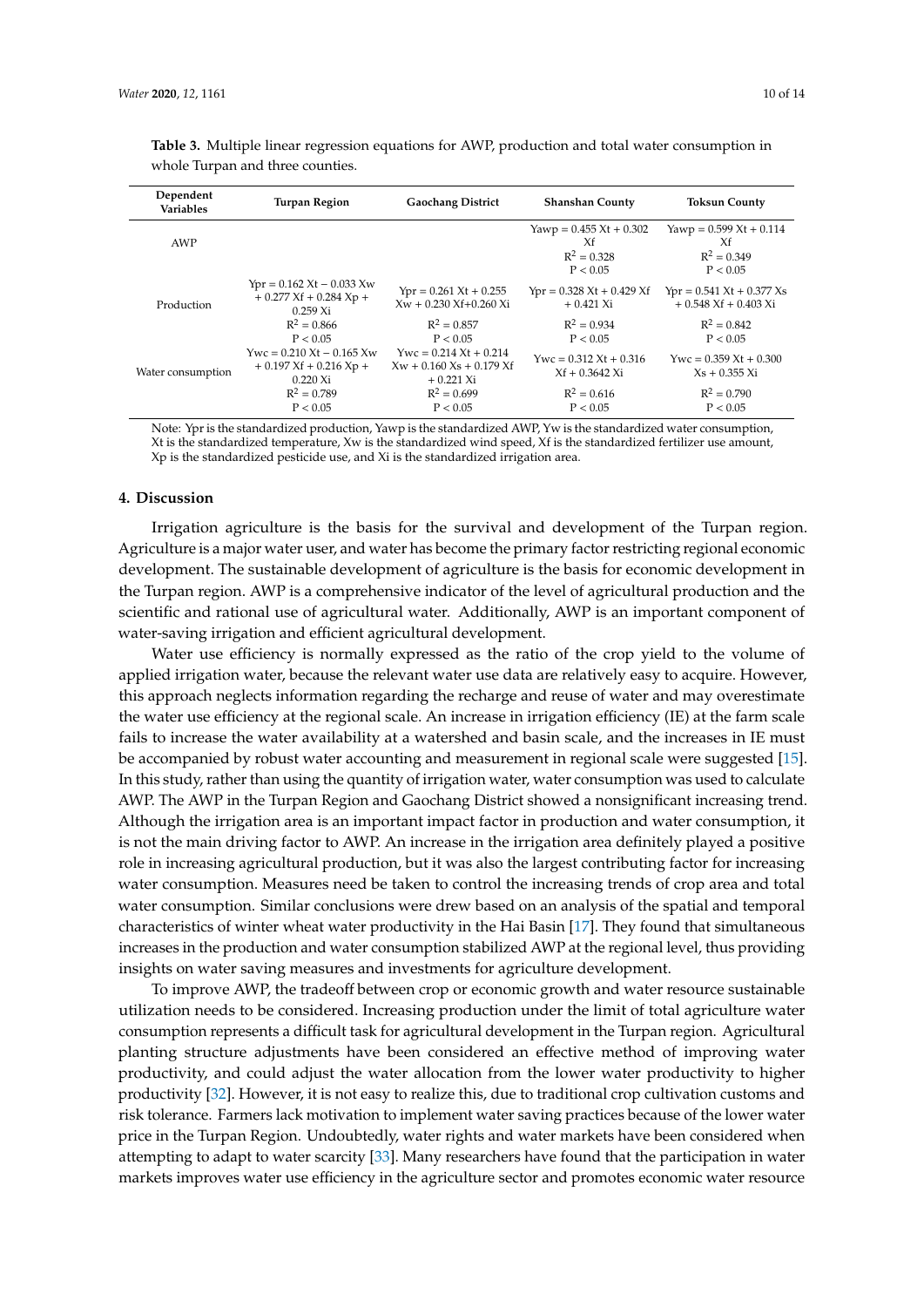use efficiency among different sectors [\[34](#page-13-1)[–36\]](#page-13-2). The water buyers and water sellers are more efficient in using water than farmers who do not participate in water markets. Water rights holders engaged in agriculture can achieve enhanced benefits by forming crop-type cooperatives and implementing demand-based allocation redistribution rulesets [\[34\]](#page-13-1).

Notably, a significant increase in AWP was only shown in Toksun County over the past 15 years. The driving factor with the largest contribution to production and water consumption was temperature (35.4%) and irrigation area (28.7%). Except for the weather impacts, the increased use of plastic film may have led to the decreasing ET for crops. Due to the limit availability of data on plastic film use at the county levels, this factor was not included in the PCR analysis. The experience and knowledge of the agricultural water saving measures and crop planting structure in this county should be further analyzed and summarized as a good pilot for agriculture development. Moreover, the largest percentage of cotton yield in the county was lower than that of melon and grape. Production increases could occur without increasing water consumption, which would improve the AWP. The optimization of crop planting structures needs to consider the adaptability limits of soil and climate. On the other hand, water rights and corresponding markets are worthy of study for water reallocation among three counties in aim to improve water use efficiency in the whole region.

The irrigation water productivity in the Hexi Corridor were analyzed and the results showed that fertilizer application, films, pesticides, temperature and solar radiation were significantly correlated with irrigation water productivity [\[37\]](#page-13-3). Additionally, the contribution of agronomic measures (fertilizer application, surface film and the supply area per unit of irrigation water) was greater than that of climate factors. In this study, the temperature and fertilizer amount are significantly correlated with the AWP in Shanshan County and Toksun County. A similar conclusion was found for production change, and it was significantly correlated with the amount of fertilizer applied, plastic films, pesticide use, temperature and the irrigation area. The irrigation water and ET were used to calculate the water use efficiency and water productivity for three water conservation project areas in three counties of Turpan region, and the results showed obvious increasing trends of these two efficiency variables from 2010 to 2016 [\[2\]](#page-11-1). Water productivity could be improved at small scales for some measures, such as drip systems and plastic film application. The regional analyses of AWP can be important supplement information for decision-making on government investments. Further improvements in water use efficiency in the whole region could occur through optimization of the crop planting structure [\[2\]](#page-11-1).

In addition, due to the limitations of crop yield information, only the average AWP of the entire region and counties were analyzed. An analysis of AWP at the field or village scale should be encouraged if the yield information could be estimated from remote sensing.

#### **5. Conclusions**

Under the condition of limited water resources, analyses of the AWP in extremely arid regions play an important role in the development of oasis agriculture in these regions. This study uses an ET data set derived from remote sensing; meteorological data from a meteorological site; and crop area, production and agronomic measures from the statistical yearbooks to analyze the changes in total water consumption, total production and AWP in Turpan and three counties over the past 15 years (2002–2015). The trends and the driving factors were analyzed, and the following conclusions were obtained.

(1) In Turpan, the average annual AWP is 2.39 kg/m<sup>3</sup>, with a range of 1.88–2.81 kg/m<sup>3</sup>. Overall, the weak increasing rate of AWP was  $0.0298 \text{ kg/m}^3$  over the past 15 years in Turpan, and the nonsignificant increasing trend indicated that the improvement of agricultural water use efficiency at the basin scale was limited. The significant increase trends of total production and water consumption were mainly due to increasing irrigation area. Measures need be implemented to control the total water consumption in order to cope with serious water problems.

(2) There were spatial differences in the AWP trends at the county scale. At the county and district scales, only the AWP in Toksun County displayed a significant increasing trend. However,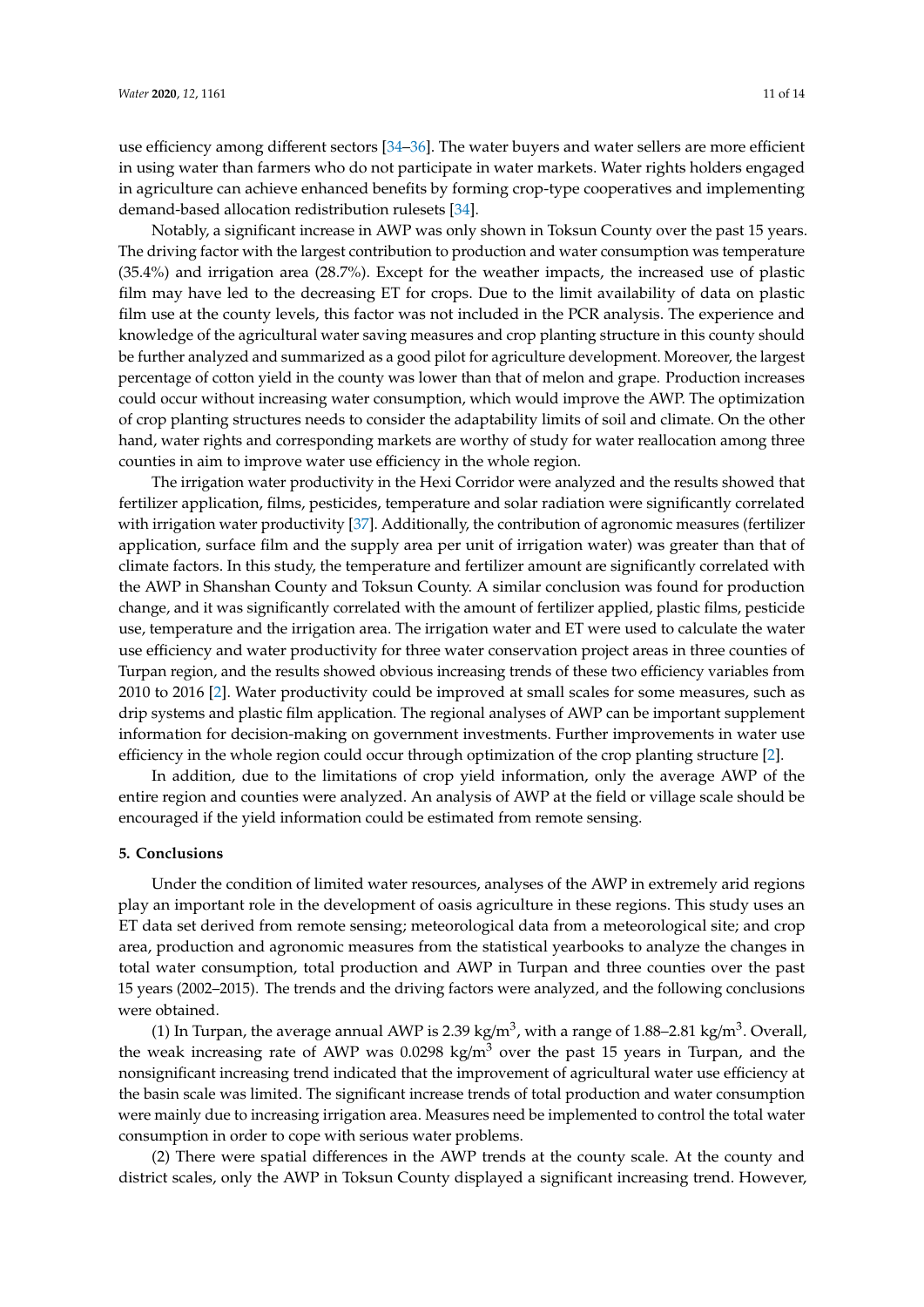Gaochang District and Shanshan County exhibited higher average values and growth rates of AWP than Toksun County, because of different crop planting structures. This result implied that a potential effective way to improve AWP at the regional or county scale is to adjust the planting structure.

(3) In Turpan, the total crop production and total water consumption displayed significant growth trends, with 4.9888  $\times$  10<sup>7</sup> kg and 15.7 million m<sup>3</sup> of annual growth, respectively. The multiple linear regression analysis between production and water consumption with the impact factors explained the non-significant change of AWP. The agricultural factors (fertilizer amount, pesticide use and irrigation area) have made the largest contribution to production and water consumption, at 86.3% and 93.3%, respectively. The combined effect of the same driving factors caused the synchronous changes of agricultural production and water consumption. At the county scale, only Toksun County displayed larger contribution differences of the major driving factors. The largest contributing factor to changes of production was irrigation area at 29.3%, while the largest contributing factor to water consumption was temperature at 35.4%. The AWP in Toksun County exhibited a significant increasing trend, due to the weakened effect of synchronous changes.

In summary, this study analyzed the current status and trend change of the AWP at the regional and county scales. The analyses of the temporal and spatial trends and driving factors provide objective and new information regarding crop production, water consumption and AWP. The results are useful information that can compensate for the data gaps on improving water productivity at the field, county and region scales, and thus can be beneficial for irrigation agriculture development in extremely arid regions and oasis areas.

**Author Contributions:** N.Y. contributed to the CWP calculation, analysis and assessment and draft the paper. B.W. conceived the outline of this paper and discussion part. W.Z. provided the ET series data and crop maps, and also helped to analyze the spatiotemporal change of water consumption. All co-authors helped revise the manuscript. All authors have read and agreed to the published version of the manuscript.

**Funding:** This research was supported by National Key Research and Development Program of China (Grant No. 2016YFC0501601), and National Natural Scientific Foundations of China (Grant No. 41991232).

**Acknowledgments:** The meteorological data, crop map and monthly ET data from 2002–2015 were collected from the project of "Xinjiang Turpan Water Conservation Project".

**Conflicts of Interest:** The authors declare no conflicts of interest.

#### **References**

- <span id="page-11-0"></span>1. Wei, Q.; Li, B.; Liu, L. Research on rational exploitation and protection of water resources of Turpan Basin. *Ground Water* **2013**, *35*, 51–56.
- <span id="page-11-1"></span>2. Li, J.; Li, X. Analysis of Water Resources Management Practice in Turpan Based on Water Consumption Control. *Haihe Water Resour.* **2019**, *3*, 10–13.
- <span id="page-11-2"></span>3. Cai, X.; Yang, Y.; Ringle, C.; Zhao, J.; You, L. Agricultural water productivity assessment for the Yellow River Basin. *Agric. Water Manag.* **2011**, *98*, 1297–1306. [\[CrossRef\]](http://dx.doi.org/10.1016/j.agwat.2011.03.010)
- 4. El-Marsafawy, S.M.; Swelam, A.; Ghanem, A. Evolution of crop water productivity in the Nile Delta over three Decades (1985–2015). *Water* **2018**, *10*, 1168. [\[CrossRef\]](http://dx.doi.org/10.3390/w10091168)
- <span id="page-11-3"></span>5. Xu, Z.; Chen, X.; Wu, S.R.; Gong, M.; Du, Y.; Wang, Y.; Liu, J. Spatial-temporal assessment of water footprint, water scarcity and crop water productivity in a major crop production region. *J. Clean. Prod.* **2019**, *224*, 375–383. [\[CrossRef\]](http://dx.doi.org/10.1016/j.jclepro.2019.03.108)
- <span id="page-11-4"></span>6. An, J.B. Study on Water Consumption Law and Irrigation Scheduling of the Cotton under No-Film Transplanted Sub-Surface Drip Irrigation. Master's Thesis, Shihezi Univsersity, Shihezi, Xinjiang, China, 2009.
- 7. Zeng, C. The Growth Characteristics and High Water Use Efficient on Mature Grape under Extremely Drought Region. Ph.D. Thesis, University of Chinese Academy of Sciences, Xianyang, Shaanxi, China, 2010.
- 8. Zhang, W. Research of irrigation water usage benefit in irrigation area of Akesu river basin. *Heilongjiang Sci. Technol. Water Conserv.* **2012**, *40*, 10–12.
- <span id="page-11-5"></span>9. Li, J.; Zhang, M. Influence factors for Karez abandonment and its environment effects in Turpan Basin of Xinjiang Uygur Autonomous Region over last 60 years. *Bull. Soil Water Conserv.* **2013**, *33*, 239–244.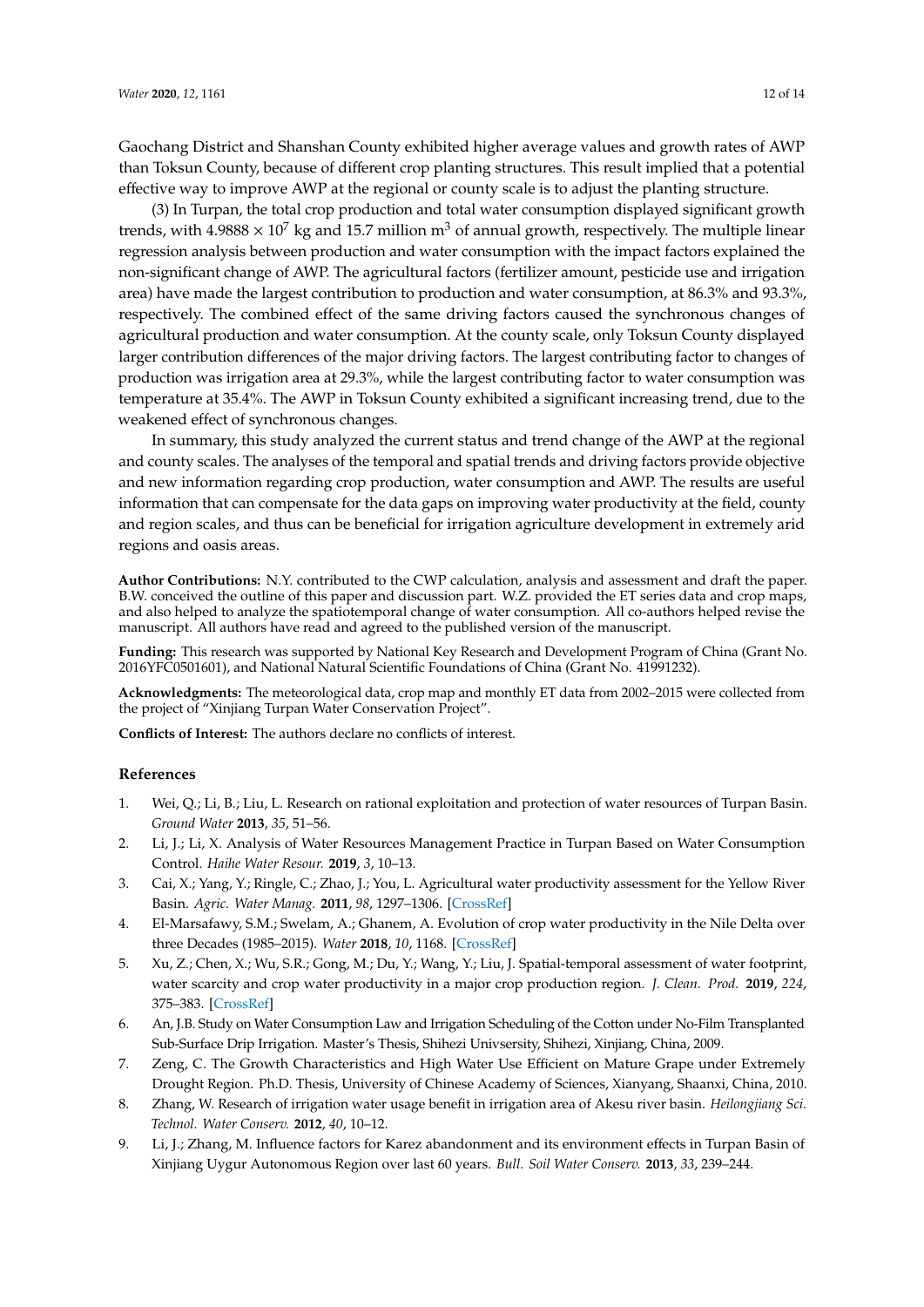- <span id="page-12-0"></span>10. Willardson, L.S.; Allen, R.G.; Frederiksen, H. Eliminating irrigation efficiencies. In Proceedings of the USCID 13th Technical Conference, Denver, CO, USA, 19–22 October 1994; p. 15.
- 11. Seckler, D. *New Era of Water Resources Management: From Dry to Wet Water Savings*; Research Report; International Water Management Institute: Colombo, Sri Lanka, 1996.
- 12. Jensen, M.E. Beyond irrigation efficiency. *Irrig. Sci.* **2007**, *25*, 233–245. [\[CrossRef\]](http://dx.doi.org/10.1007/s00271-007-0060-5)
- 13. Perry, C.; Steduto, P.; Allen, R.G.; Burt, C.M. Increasing productivity in irrigated agriculture: Agronomic constraints and hydrological realities. *Agric. Water Manag.* **2009**, *96*, 1517–1524. [\[CrossRef\]](http://dx.doi.org/10.1016/j.agwat.2009.05.005)
- 14. Crase, L.; O'Keefe, S. The Paradox of National Water Savings: A Critique of 'Water for the Future'. *Agenda* **2009**, *16*, 45–60. [\[CrossRef\]](http://dx.doi.org/10.22459/AG.16.01.2009.03)
- <span id="page-12-1"></span>15. Grafton, R.; Williams, J.; Perry, C.J.; Molle, F.; Ringler, C.; Steduto, P.; Udall, B.; Wheeler, S.A.; Wang, Y.; Garrick, D.; et al. The paradox of irrigation efficiency-Higher efficiency rarely reduces water consumption. *Science* **2018**, *361*, 748–750. [\[CrossRef\]](http://dx.doi.org/10.1126/science.aat9314) [\[PubMed\]](http://www.ncbi.nlm.nih.gov/pubmed/30139857)
- <span id="page-12-2"></span>16. Humphreys, E.; Kukal, S.S.; Christen, E.W.; Hira, G.S.; Singh, B.; Yadav, S.; Sharma, R.K. Halting the groundwater decline in north west India- which crop technologies will be winners? *Adv. Agron.* **2010**, *109*, 155–217.
- <span id="page-12-3"></span>17. Yan, N.; Wu, B. Integrated Spatial Temporal Analysis of Crop Water Productivity of Winter Wheat in Hai Basin. *Agric. Water Manag.* **2014**, *133*, 24–33. [\[CrossRef\]](http://dx.doi.org/10.1016/j.agwat.2013.11.001)
- <span id="page-12-4"></span>18. Tuolunbuke, W.N. Turpan oasis agriculture: The brilliant cultural ecology by Karez. *J. Orig. Ecol. Natl. Cult.* **2017**, *1*, 9–16.
- <span id="page-12-5"></span>19. Cao, P.; Bai, Y.; Zhang, J. Countermeasures and suggestions for sustainable utilization of water resources in Turpan. *Xinjiang Water Resour.* **2011**, *5*, 1–5.
- <span id="page-12-6"></span>20. Ling, H.; Yu, Y.; Yu, R. Assessment of sustainable water resources utilization in Turpan region of Xinjiang. *Yellow River* **2015**, *37*, 70–73.
- <span id="page-12-7"></span>21. Statistic Bureau of Xinjiang Uygur Autonomous Region. *Xinjiang Statistical Yearbook*; China Statistics Press: Beijing, China, 2016.
- <span id="page-12-8"></span>22. Wu, B.; Liu, S.; Zhu, W.; Yan, N.; Xing, Q. An Improved Approach for Estimating Daily Net Radiation over the Heihe River Basin. *Sensors* **2017**, *17*, 86. [\[CrossRef\]](http://dx.doi.org/10.3390/s17010086)
- <span id="page-12-9"></span>23. Zhu, W.; Wu, B.; Yan, N.; Feng, X.; Xing, Q. A method to estimate diurnal surface-soil heat flux from MODIS data for a sparse vegetation and bare soil. *J. Hydrol.* **2014**, *511*, 139–150. [\[CrossRef\]](http://dx.doi.org/10.1016/j.jhydrol.2014.01.019)
- <span id="page-12-10"></span>24. Wu, B.; Xing, Q.; Yan, N.; Zhu, W.; Zhuang, Q. A linear relationship between temporal multiband MODIS BRDF and aerodynamic roughness in HiWATER wind gradient data. *IEEE Geosci. Remote Sens. Lett.* **2015**, *12*, 507–511.
- <span id="page-12-11"></span>25. Zhuang, Q.; Wu, B.; Yan, N.; Zhu, W.; Xing, Q. A method for sensible heat flux model parameterization based on radiometric surface temperature and environmental factors without involving the parameter KB-1. *Int. J. Appl. Earth Obs. Geoinf.* **2016**, *47*, 50–59. [\[CrossRef\]](http://dx.doi.org/10.1016/j.jag.2015.11.015)
- <span id="page-12-12"></span>26. Xu, J.; Wu, B.; Yan, N.; Tan, S. Regional daily ET estimates based on the gap-filling method of surface conductance. *Remote Sens.* **2018**, *10*, 554. [\[CrossRef\]](http://dx.doi.org/10.3390/rs10040554)
- <span id="page-12-13"></span>27. Wu, B.; Zhu, W.; Yan, N.; Feng, X.; Xing, Q.; Zhuang, Q. An improved method for deriving daily evapotranspiration estimates from satellite estimates on cloud-free days. *IEEE J. Sel. Top. Appl. Earth Obs. Remote Sens.* **2016**, *9*, 1323–1330. [\[CrossRef\]](http://dx.doi.org/10.1109/JSTARS.2015.2514121)
- <span id="page-12-14"></span>28. Tan, S.; Wu, B.; Yan, N.; Zeng, H. Satellite-Based Water Consumption Dynamics Monitoring in an Extremely Arid Area. *Remote Sens.* **2018**, *10*, 1399. [\[CrossRef\]](http://dx.doi.org/10.3390/rs10091399)
- <span id="page-12-15"></span>29. Kong, W.; Cheng, Z.; Zhang, R. Study on greenhouse grapes under delayed cultivation water productivity by using water productivity function model. *Guangdong Agric. Sci.* **2014**, *14*, 41–46.
- <span id="page-12-17"></span>30. Hu, S.; Song, Y.; Zhou, H.; Tian, C. Experimental study on water use efficiency of cotton in the Tarim River Basin. *Agric. Res. Arid Areas* **2002**, *20*, 66–70.
- <span id="page-12-16"></span>31. Zhang, J.; Li, J.; Yan, Y. Water utilization efficiency investigation of vegetables cultured under different planting pattern in solar greenhouse in Turpan City. *Chin. Veg.* **2013**, *22*, 88–91.
- <span id="page-12-18"></span>32. Clarke-Sather, A.; Tang, X.; Xiong, Y.; Qu, J. The impact of green water management strategies on household-Level agricultural water productivity in a semi-arid region: A survey-based assessment. *Water* **2018**, *10*, 11. [\[CrossRef\]](http://dx.doi.org/10.3390/w10010011)